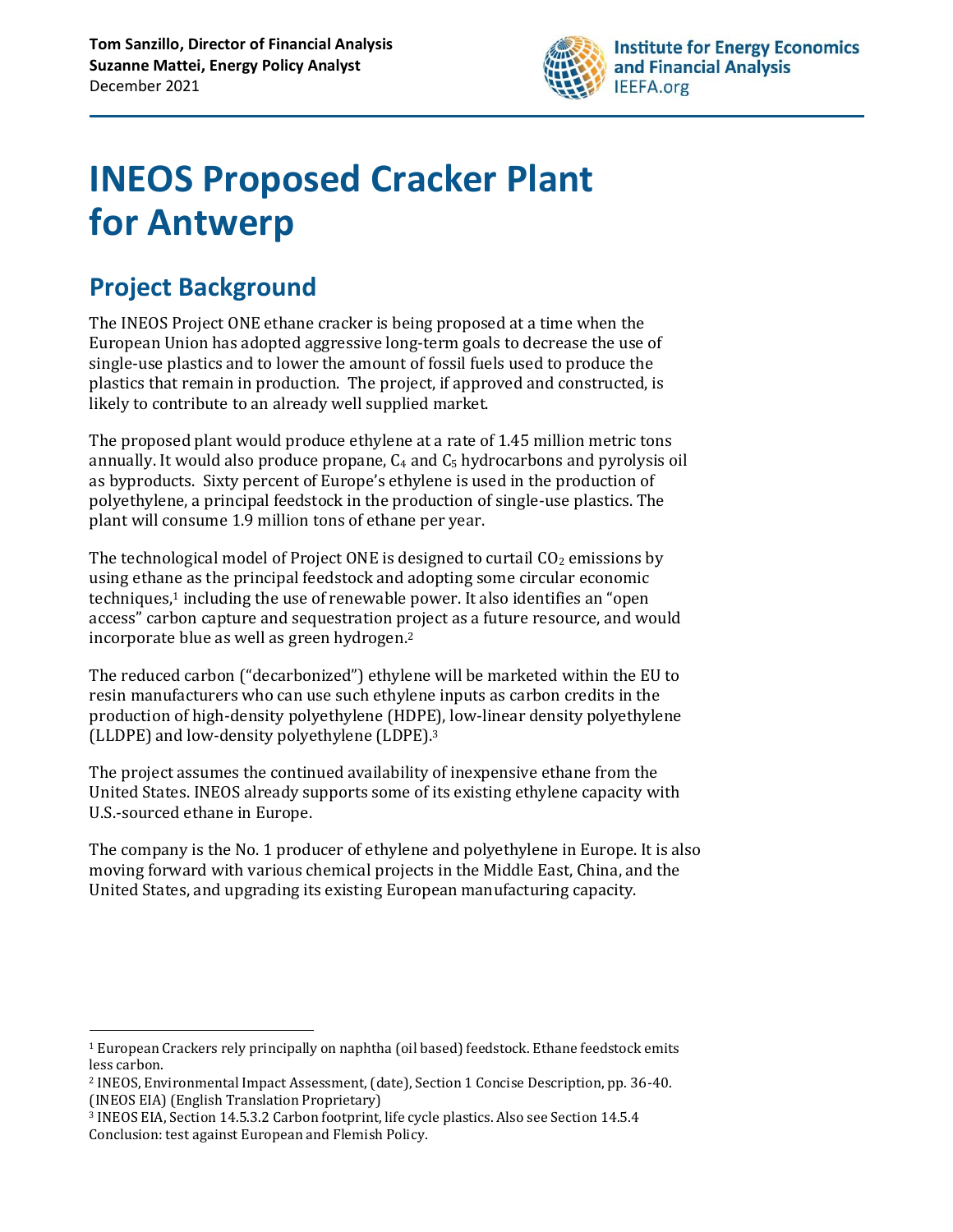## **Market Analysis**

Is the INEOS Project ONE required for smooth market functioning in Europe? If it were not built, would market conditions deteriorate and result in a dangerously low supply of ethylene in Europe, creating both scarcity and high prices?

Several critical factors, taken together, create a series of risks that raise serious questions about the project's viability. This note examines significant broad market factors that are contributing to a weak financial outlook for the INEOS Project ONE ethane cracker.

| Figure I: Factors Weakening Rationale for Project ONE |  |
|-------------------------------------------------------|--|
|                                                       |  |

| <b>Factors</b>                         | <b>Implications</b>                                              |
|----------------------------------------|------------------------------------------------------------------|
| <b>Slow Economic Growth</b>            | Reduces consumer spending, decreases demand for plastics         |
| <b>Weak Margins</b>                    | Profits will fail to compete with other large regional producers |
| <b>Increased Recycling</b>             | Decreased demand for virgin plastics from new ethylene cracker   |
| <b>Importing Plastics</b>              | Global oversupply, price pressure from foreign competitors       |
| <b>Investment in Existing Capacity</b> | Slow retirements of old capacity, weakens need for new crackers  |

### *Slow Economic Growth and New Policy Mandates Weaken Need for Expanded Ethylene Supply*

- 1. As the COVID-19 pandemic becomes more manageable and the economy returns to normal in the post-2022 period, the European growth rate will fall back into similar historical patterns. Europe's GDP growth will be slower than the world economy.<sup>4</sup> The current European GDP growth rate is more than 5 percent in 2021. Worldwide GDP growth is at 5.6 percent. The European GDP growth rate is likely to level off and become roughly half the rate of worldwide GDP growth.<sup>5</sup>
- 2. The plastics economy will return to a state of oversupply. Prior to the pandemic, the industry added new cracker capacity across the globe.<sup>6</sup> Producers faced a future of low margins and low capacity. Coming out of the pandemic, those basic trends are expected to reappear.<sup>7</sup> A slower economy will further reduce the amount of spending, and that typically impairs growth in plastics markets. One impact will be intensified competition among United States and Middle East suppliers to increase both ethylene and polyethylene sales into Europe.

<sup>4</sup> S&P Global Ratings. [Economic Outlook Q4 2021: Global Growth Is Steady As Delta Spurs Wide](https://www.spglobal.com/ratings/en/research/articles/210928-economic-outlook-q4-2021-global-growth-is-steady-as-delta-spurs-wide-regional-swings-12126694)  [Regional Swings.](https://www.spglobal.com/ratings/en/research/articles/210928-economic-outlook-q4-2021-global-growth-is-steady-as-delta-spurs-wide-regional-swings-12126694) September 28, 2021.

<sup>5</sup> IHS Markit. Economy. August 2021, p. 4. (Proprietary)

<sup>6</sup> Argus Media. [Viewpoint: 1H 2020 US ethylene oversupplied.](https://www.argusmedia.com/en/news/2044790-viewpoint-1h-2020-us-ethylene-oversupplied) January 3, 2020.

<sup>7</sup> ICIS. [EPCA '21: Petchems could suffer oversupply in 2022 after healthy dema](https://www.icis.com/explore/resources/news/2021/10/06/10692034/epca-21-petchems-could-suffer-oversupply-in-2022-after-healthy-demand-supply-tightness-president)nd, supply tightness – [president.](https://www.icis.com/explore/resources/news/2021/10/06/10692034/epca-21-petchems-could-suffer-oversupply-in-2022-after-healthy-demand-supply-tightness-president) 6 October 2021. Also see: Global Data. [Oil and Gas Production News. Global](https://www.oilandgasproductnews.com/article/36671/global-ethylene-growth-aiming-towards-pre-pandemic-recovery-globaldata)  [ethylene growth aiming towards pre-pandemic recovery:](https://www.oilandgasproductnews.com/article/36671/global-ethylene-growth-aiming-towards-pre-pandemic-recovery-globaldata) June 9, 2021.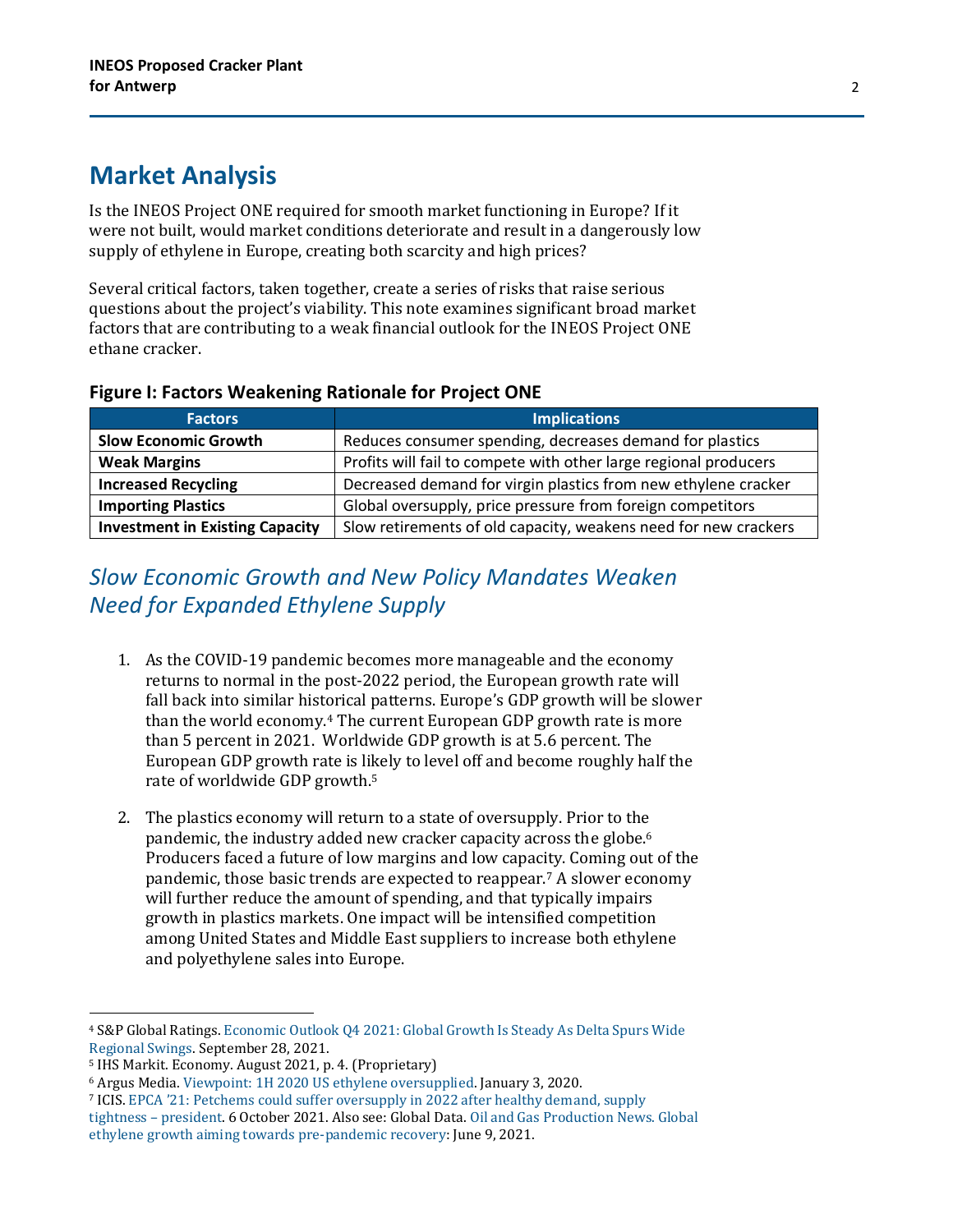- 3. EU policy is to decrease consumption of single-use plastics.<sup>8</sup> The effort is designed to reduce demand over time. Single-use plastics are broadly defined as short-lived products that are not designed for re-use or costeffective recycling. Under the EU directive, member states should adopt ambitious reduction targets that do not compromise public health and take action to incentivize alternatives to plastics consumption. The directive places a ban on polystyrene and proposes specific restrictions on bottles, caps, fishing gear and oxo-degradable plastics.
- 4. Project ONE's commercial start date in 2026 is an inopportune moment to commence production.<sup>9</sup> The plant is adding ethylene capacity to a market that is already well supplied. Operating rates,<sup>10</sup> an important industry metric used as an indicator of supply and demand balance, will be pushed downward by the addition of Project ONE and move the market toward oversupply.
- 5. Prior to the pandemic, polyethylene producer operating rates were in the low 80 percent range. Margins were also low.<sup>11</sup> Operating rates will be in the middle 80 percent range by 2025. Profit margins are expected to improve but lag the U.S., China, Southeast Asia and Middle Eastern producers.<sup>12</sup> Project ONE would add 1.45 million metric tons per year to Europe's ethylene capacity. <sup>13</sup> This would push the operating rate down into the low 80 percent range. If the EU's anticipated plastics demand remains relatively flat at pre-pandemic levels, then the added capacity provided by Project ONE would push down operating rates further and could contribute to industrywide declining margins.
- 6. Operating rates are used by the industry as a metric to gauge supply and demand balance. The rate is calculated using actual production divided by maximum capacity. Generally, an increase in operating rates is an indicator of a need for new capacity. New plants add to total available capacity and bring down the operating rate. Then, when economic growth is sufficient to increase demand, operating rates rise again. Specifically, when operating rates are in the high 80 percent or low 90 percent range, the markets respond with new projects like Project ONE.<sup>14</sup> Below 80 percent, the market usually has little need for new capacity. If the economy returns to normal and European plastics policy initiatives succeed, then by 2030 the addition

<sup>8</sup> European Union. [Directive \(EU\) 2019/904 of the EUROPEAN Parliament and of the Council on](https://eur-lex.europa.eu/eli/dir/2019/904/oj)  [the Reduction of the Impact of Certain Plastic Products on the Environment.](https://eur-lex.europa.eu/eli/dir/2019/904/oj) June 5, 2019. Also see[: European Commission. A European Strategy for Plastics in a Circular Economy.](https://www.europarc.org/wp-content/uploads/2018/01/Eu-plastics-strategy-brochure.pdf) January 2018. 9 INEOS EIA, Carbon balance, Section 14.3.1.3.2.

 $10$  The operating rate is calculated by dividing actual production by maximum capacity. For example, if a company owns and operates a 100 metric tons per annum ethylene cracker. Assuming it produces 75 mt in a given year. The operating rate is 75%.

<sup>11</sup> ICIS. [European cracker margins plummet as ethylene contract prices drop and feedstock costs](https://www.icis.com/explore/resources/news/2020/04/06/10493889/europe-crac%20ker-margins-plummet-as-ethylene-contract-prices-drop-and-feedstock-costs-edge-up)  [edge up.](https://www.icis.com/explore/resources/news/2020/04/06/10493889/europe-crac%20ker-margins-plummet-as-ethylene-contract-prices-drop-and-feedstock-costs-edge-up) April 6, 2020.

<sup>12</sup> IHS Markit. Ethylene CCMA, Operating Rates and Margins, 2021 Q2 (Proprietary)

<sup>13</sup> INEOS EIA, Ethane Cracker – General, 3.3.1.1 Ethane Cracker General.

<sup>14</sup> See, *e.g.*, IHS Markit. [North American Resin Markets,](http://westernplastics.org/wp-content/uploads/2014/01/Joel-Morales-Presentation.pdf) North America Capacity Expanding. January 2014, slide 11.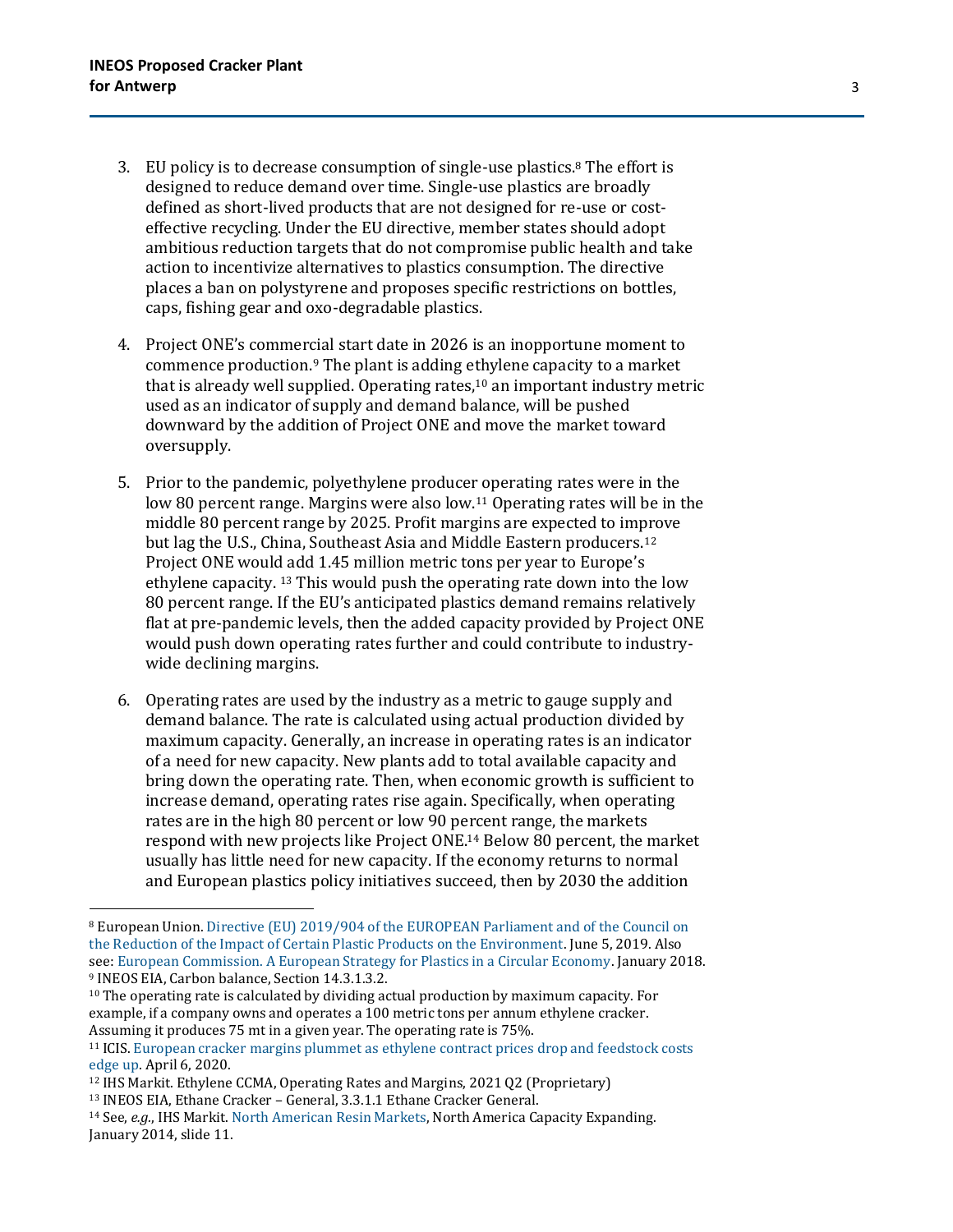of Project ONE could lead to operating rates in the high 70 percent range. The addition of this new capacity therefore would likely put downward pressure on margins on a European industry-wide basis. <sup>15</sup>

7. One method used to control the market from oversupply is to close older, less efficient plants. There has been one ethylene cracker slated for closing in 2022.<sup>16</sup> At the same time INEOS and other firms are investing in existing infrastructure. INEOS has taken steps to shore up its existing European manufacturing petrochemical facilities in France and Belgium. Other companies are likewise both expanding existing facilities and building new technology that supports the goals of the circular economy.<sup>17</sup> INEOS is also expanding its capacity in Grangemouth, U.K.<sup>18</sup>

#### *Recycling and Imports Absorb EU Plastics Growth*

8. On the demand side, polyethylene (PE) virgin plastics are likely to see market share curtailed under Europe's circular economy recycling initiatives.<sup>19</sup> According to one estimate, recycling is expected to reduce polyethylene demand by 4.3 million tons per year by 2031, or 26 percent.<sup>20</sup> The European PE market is expected to grow by less than 1 million tons per year over the 10-year period from 2021 to 2031. This amounts to 0.4 percent per year; worldwide PE growth is 3.4 percent. Plastics producers in the Middle East will be placing price pressure on European plastics producers as they seek to increase the 4 million ton import market into Western Europe.<sup>21</sup>

With a constrained domestic market, INEOS Project ONE has suggested that its particular brand could provide it with an advantage in the export market. Competition for new customers, however, will be fierce. Furthermore, the ethylene market—which is restricted by difficult logistics—is likely to see a slowdown in worldwide export growth as new production is likely to support domestic uses.<sup>22</sup>

9. Also, by 2031, 54 percent of Europe's polyethylene demand will be supplied by recycling and imports. The recycling results in a direct reduction in need for virgin plastics made from ethylene from new crackers. A greater reliance

<sup>16</sup> CHEManager[, Petchem Age at Porto Maghera may really end,](https://www.chemanager-online.com/en/news/petchems-age-porto-marghera-may-really-end) March 19, 2021.

<sup>15</sup> The INEOS EIA also points out that existing cracker facilities will have to increase investments in plants to meet compliance standards. See: EIA INEOS, Test against EU ETS product benchmark, 14.4.2.1.4.2. More investment typically drives down margins at such plants.

<sup>&</sup>lt;sup>17</sup> Agro & Chemistry[. European plastics producers to invest](https://www.agro-chemistry.com/news/european-plastics-producers-to-invest-e7-2-billion-in-chemical-recycling/)  $\epsilon$ 7-2 billion in chemical recycling. 31 May 2021.

<sup>18</sup> Reuters. [INEOS to switch Grangemouth to hydrogen in \\$1.4 bln pursuit of net zero.](https://www.reuters.com/business/energy/ineos-switch-grangemouth-hydrogen-14-bln-pursuit-net-zero-2021-09-21/) 21 September 2021.

<sup>19</sup> IHS Markit. [Industry seeks mandatory 30% by 2030 EU recycled plastics packaging content](https://ihsmarkit.com/research-analysis/industry-seeks-mandatory-30-by-2030-eu-recycled-plastics-packa.html)  [target.](https://ihsmarkit.com/research-analysis/industry-seeks-mandatory-30-by-2030-eu-recycled-plastics-packa.html) September 13, 2021.

<sup>20</sup> IHS Markit. Supply and Demand, Fall 2021, Polyethylene, Supply and Demand/Western Europe. (Proprietary)

<sup>21</sup> IHS Markit. World Analysis - Polyethylene Report 2022. November 2021, p. 31. (Proprietary)

<sup>22</sup> IHS Markit. Supply and Demand Worldwide, Q3 2021. (Proprietary)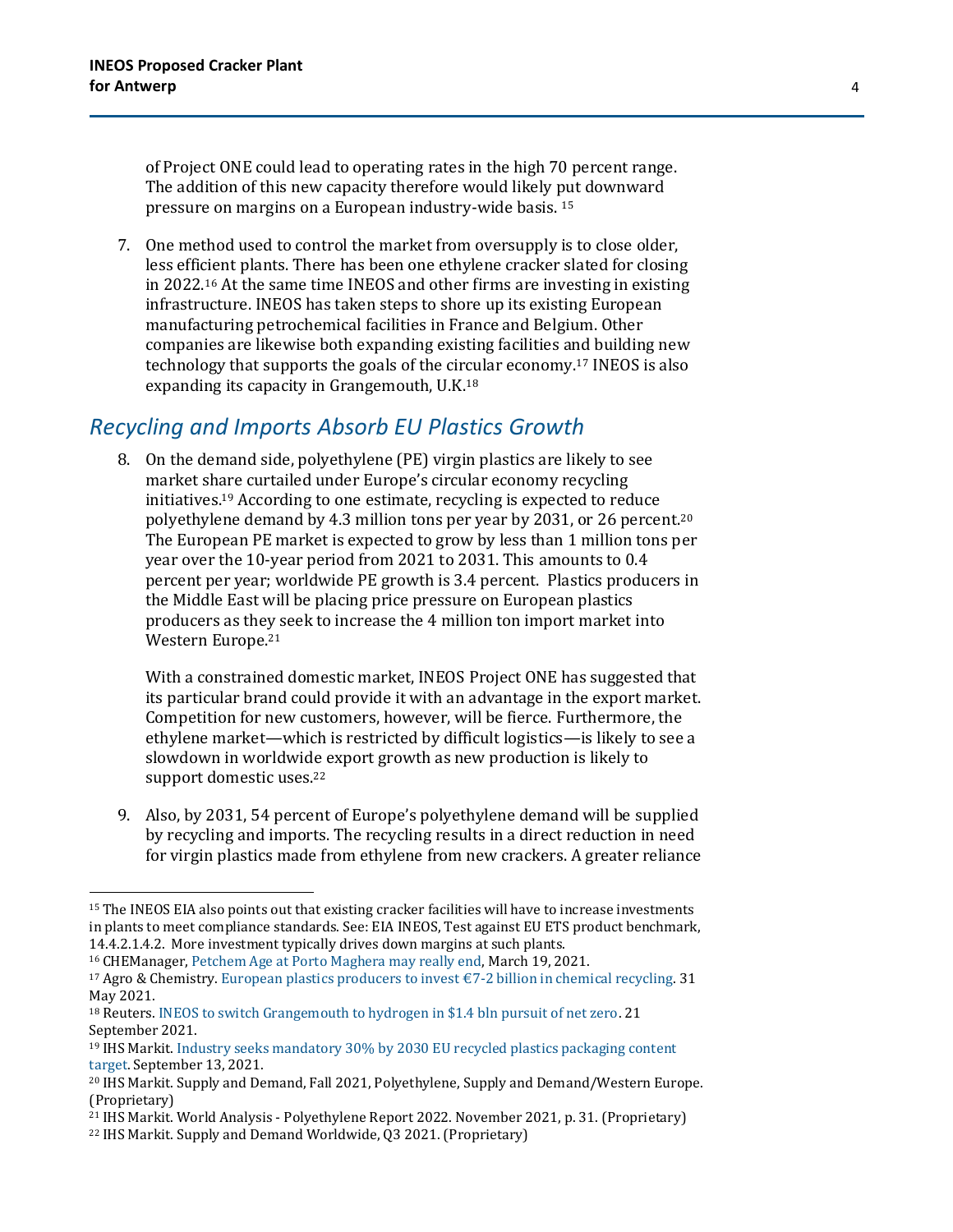on polyethylene imports further diminishes the need for European-based cracker capacity. <sup>23</sup>

## **Conclusion: Questionable Viability**

The cumulative impact of low GDP growth, strong competition from oversupplied international markets, weak European margins, increased recycling and implementation of circular economy mandates means that the INEOS Project ONE in Antwerp is a risky venture. Project ONE would increase the company's ethylene capacity from 2.9 million tons per year to 4.3 million tons per year, or 18 percent of regional capacity. With the very high likelihood of decreasing domestic demand and rising recycling numbers, the absorption of Project ONE into the global economy would be slow at a time when margins are likely to be depressed. Its financial viability is questionable.

<sup>&</sup>lt;sup>23</sup> IHS Markit. Ethylene Supply and Demand, West Europe, Imports and Recycled Demand. Spring 2021, Q3. (Proprietary)